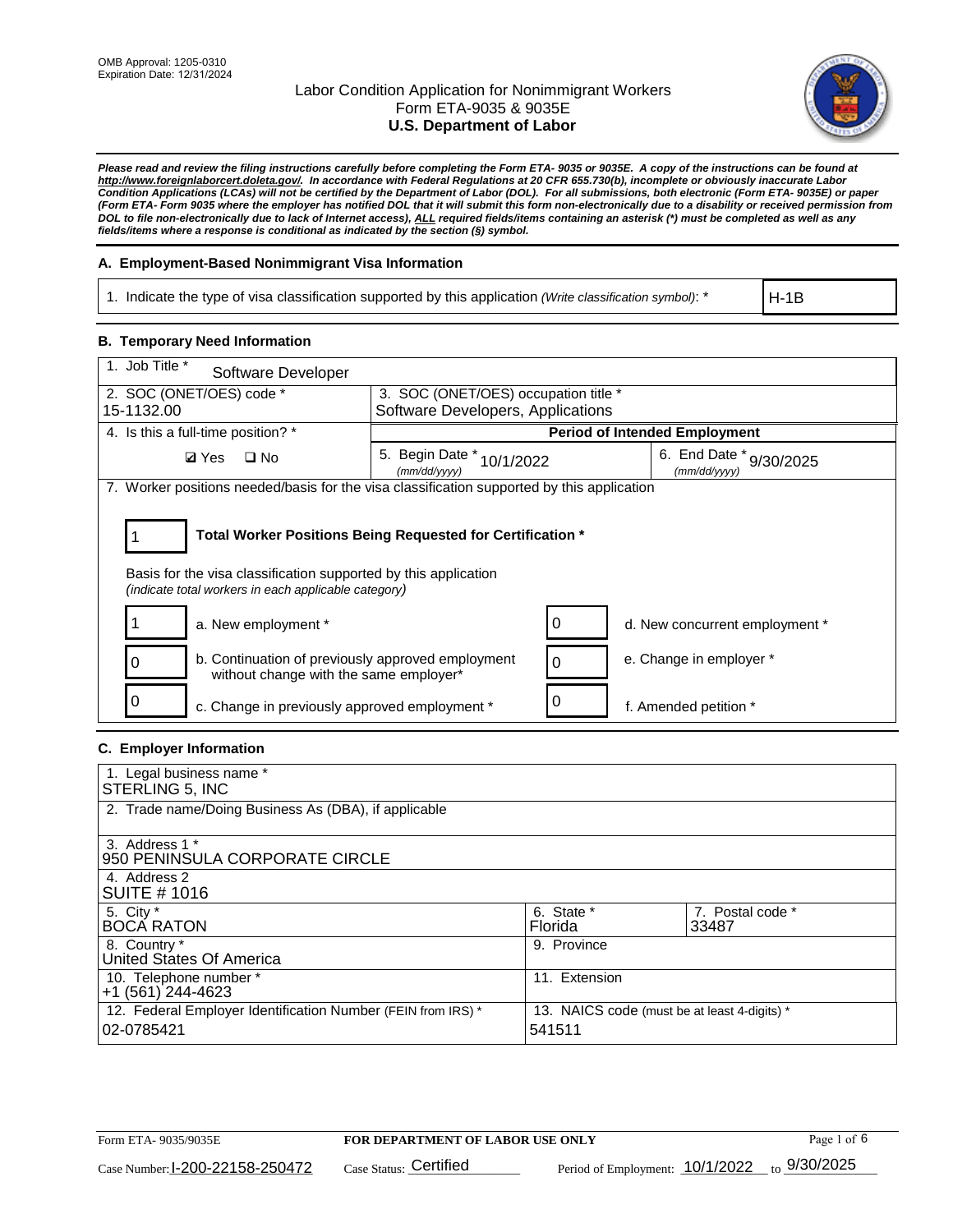

# **D. Employer Point of Contact Information**

**Important Note**: The information contained in this Section must be that of an employee of the employer who is authorized to act on behalf of the employer in labor certification matters. The information in this Section must be different from the agent or attorney information listed in Section E, unless the attorney is an employee of the employer.

| 1. Contact's last (family) name *                | 2. First (given) name * |                       | 3. Middle name(s)         |
|--------------------------------------------------|-------------------------|-----------------------|---------------------------|
| RAVI                                             | <b>BHARAT</b>           |                       | <b>REDDY</b>              |
| 4. Contact's job title *<br>HR MANAGER           |                         |                       |                           |
| 5. Address 1 *<br>950 PENINSULA CORPORATE CIRCLE |                         |                       |                           |
| 6. Address 2<br><b>SUITE# 1016</b>               |                         |                       |                           |
| 7. City $*$<br><b>BOCA RATON</b>                 |                         | 8. State *<br>Florida | 9. Postal code *<br>33487 |
| 10. Country *<br>United States Of America        |                         | 11. Province          |                           |
| 12. Telephone number *                           | Extension<br>13.        | 14. E-Mail address    |                           |
| +1 (561) 244-4623                                |                         | RBR@STERLING5.COM     |                           |

# **E. Attorney or Agent Information (If applicable)**

**Important Note**: The employer authorizes the attorney or agent identified in this section to act on its behalf in connection with the filing of this application.

| 1. Is the employer represented by an attorney or agent in the filing of this application? *<br>If "Yes," complete the remainder of Section E below. | <b>Ø</b> Yes<br>$\square$ No                                                          |                         |                      |                   |  |  |
|-----------------------------------------------------------------------------------------------------------------------------------------------------|---------------------------------------------------------------------------------------|-------------------------|----------------------|-------------------|--|--|
| 2. Attorney or Agent's last (family) name §                                                                                                         |                                                                                       | 3. First (given) name § |                      | 4. Middle name(s) |  |  |
| SOMIREDDY                                                                                                                                           | <b>SANTOSH REDDY</b>                                                                  |                         | N/A                  |                   |  |  |
| 5. Address 1 §<br>20745 Williamsport Place                                                                                                          |                                                                                       |                         |                      |                   |  |  |
| 6. Address 2<br>Suite # 390                                                                                                                         |                                                                                       |                         |                      |                   |  |  |
| 7. City §<br>Ashburn                                                                                                                                |                                                                                       | 8. State §<br>Virginia  | 20147                | 9. Postal code §  |  |  |
| 10. Country §<br><b>United States Of America</b>                                                                                                    |                                                                                       |                         | 11. Province         |                   |  |  |
| 12. Telephone number §                                                                                                                              | 13. Extension                                                                         | 14. E-Mail address      |                      |                   |  |  |
| +1 (703) 544-2200                                                                                                                                   |                                                                                       |                         | LCA@SOMIREDDYLAW.COM |                   |  |  |
| 15. Law firm/Business name §<br>16. Law firm/Business FEIN §                                                                                        |                                                                                       |                         |                      |                   |  |  |
| SOMIREDDY LAW GROUP PLLC                                                                                                                            |                                                                                       |                         | 82-1918741           |                   |  |  |
| 17. State Bar number (only if attorney) §                                                                                                           | 18. State of highest court where attorney is in good<br>standing (only if attorney) § |                         |                      |                   |  |  |
| 86909                                                                                                                                               |                                                                                       | Virginia                |                      |                   |  |  |
| 19. Name of the highest State court where attorney is in good standing (only if attorney) §                                                         |                                                                                       |                         |                      |                   |  |  |
| <b>SUPREME COURT</b>                                                                                                                                |                                                                                       |                         |                      |                   |  |  |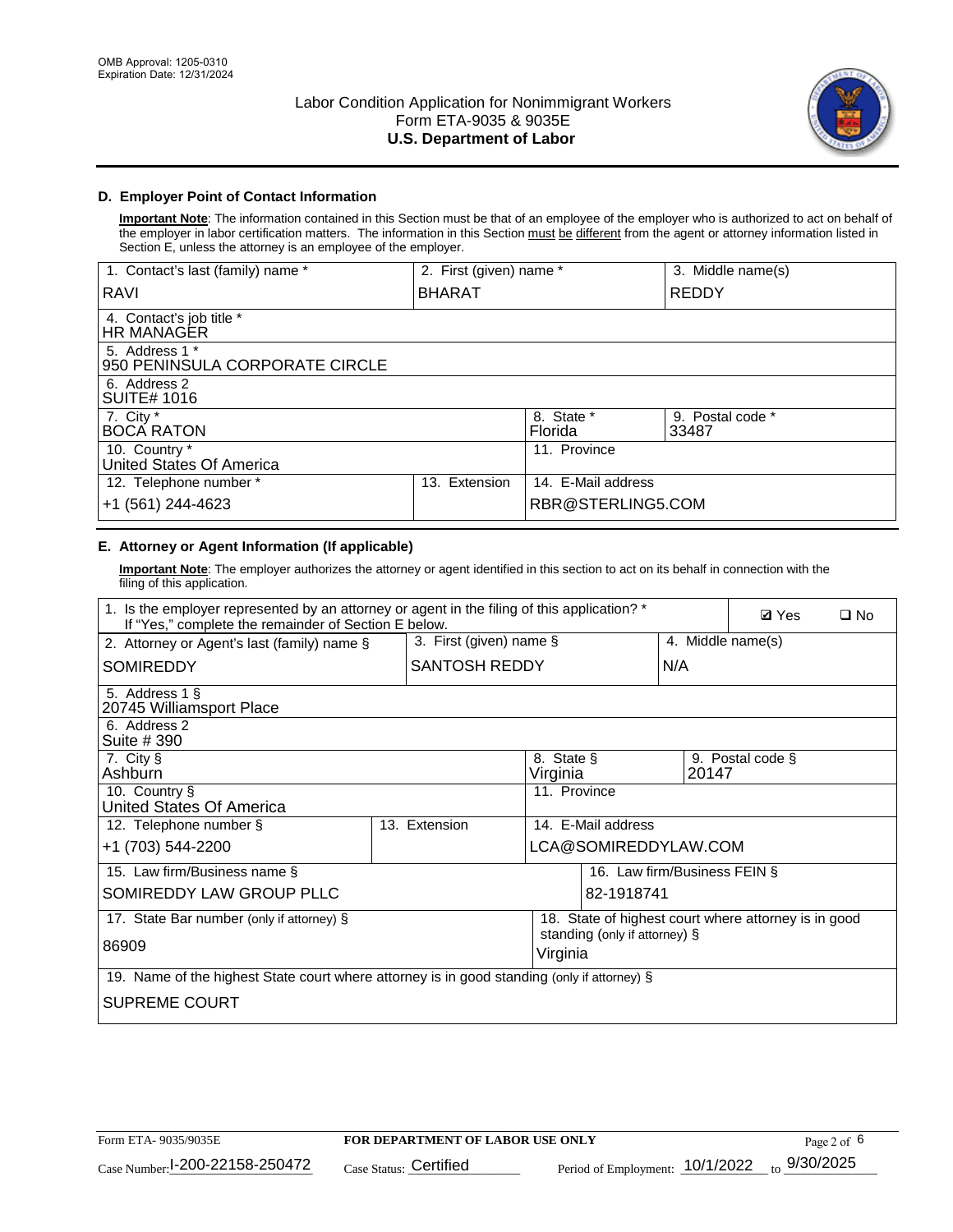

#### **F. Employment and Wage Information**

**Important Note**: The employer must define the intended place(s) of employment with as much geographic specificity as possible. Each intended place(s) of employment listed below must be the worksite or physical location where the work will actually be performed and cannot be a P.O. Box. The employer must identify all intended places of employment, including those of short duration, on the LCA. 20 CFR 655.730(c)(5). If the employer is submitting this form non-electronically and the work is expected to be performed in more than one location, an attachment must be submitted in order to complete this section. An employer has the option to use either a single Form ETA-9035/9035E or multiple forms to disclose all intended places of employment. If the employer has more than ten (10) intended places of employment at the time of filing this application, the employer must file as many additional LCAs as are necessary to list all intended places of employment. See the form instructions for further information about identifying all intended places of employment.

#### a.*Place of Employment Information* 1

| 1. Enter the estimated number of workers that will perform work at this place of employment under<br>1<br>the LCA.*            |                                                                                                       |  |  |  |  |  |
|--------------------------------------------------------------------------------------------------------------------------------|-------------------------------------------------------------------------------------------------------|--|--|--|--|--|
| 2. Indicate whether the worker(s) subject to this LCA will be placed with a secondary entity at this<br>place of employment. * | <b>Ø</b> Yes<br>$\square$ No                                                                          |  |  |  |  |  |
| 3. If "Yes" to question 2, provide the legal business name of the secondary entity. §                                          |                                                                                                       |  |  |  |  |  |
| I3-Milestone, LLC                                                                                                              |                                                                                                       |  |  |  |  |  |
| 4. Address 1 *<br>101 Rice Bent Way                                                                                            |                                                                                                       |  |  |  |  |  |
| 5. Address 2<br>STE #10                                                                                                        |                                                                                                       |  |  |  |  |  |
| 6. City $*$<br>7. County *<br>Richland<br>Columbia                                                                             |                                                                                                       |  |  |  |  |  |
| 8. State/District/Territory *<br>9. Postal code *<br>South Carolina<br>29229                                                   |                                                                                                       |  |  |  |  |  |
| 10. Wage Rate Paid to Nonimmigrant Workers *<br>10a. Per: (Choose only one)*                                                   |                                                                                                       |  |  |  |  |  |
| □ Hour □ Week □ Bi-Weekly □ Month ☑ Year<br>From $*$ $\S$ 81723 00 To: $\S$<br>96000 00                                        |                                                                                                       |  |  |  |  |  |
| 11. Prevailing Wage Rate *<br>11a. Per: (Choose only one)*                                                                     |                                                                                                       |  |  |  |  |  |
| □ Hour □ Week □ Bi-Weekly □ Month ☑ Year<br>81723 00<br>$\mathcal{S}$                                                          |                                                                                                       |  |  |  |  |  |
| Questions 12-14. Identify the source used for the prevailing wage (PW) (check and fully complete only one): *                  |                                                                                                       |  |  |  |  |  |
| a. PWD tracking number §<br>12.<br>A Prevailing Wage Determination (PWD) issued by the Department of Labor<br>П                |                                                                                                       |  |  |  |  |  |
| $\frac{13}{\sqrt{ }}$<br>A PW obtained independently from the Occupational Employment Statistics (OES) Program                 |                                                                                                       |  |  |  |  |  |
| a. Wage Level (check one): §<br>b. Source Year §                                                                               |                                                                                                       |  |  |  |  |  |
| 7/1/2021 - 6/30/2022<br>☑ Ⅲ<br>□⊪<br>$\Box$ IV<br>$\Box$ N/A<br>□⊥                                                             |                                                                                                       |  |  |  |  |  |
| $\frac{14}{1}$                                                                                                                 | A PW obtained using another legitimate source (other than OES) or an independent authoritative source |  |  |  |  |  |
| a. Source Type (check one): §<br>b. Source Year §                                                                              |                                                                                                       |  |  |  |  |  |
|                                                                                                                                |                                                                                                       |  |  |  |  |  |
| $\Box$ CBA<br>$\Box$ DBA<br>$\square$ SCA<br>$\Box$ Other/ PW Survey                                                           |                                                                                                       |  |  |  |  |  |
| c. If responded "Other/ PW Survey" in question 14.a, enter the name of the survey producer or publisher §                      |                                                                                                       |  |  |  |  |  |
| d. If responded "Other/ PW Survey" in question 14.a, enter the title or name of the PW survey §                                |                                                                                                       |  |  |  |  |  |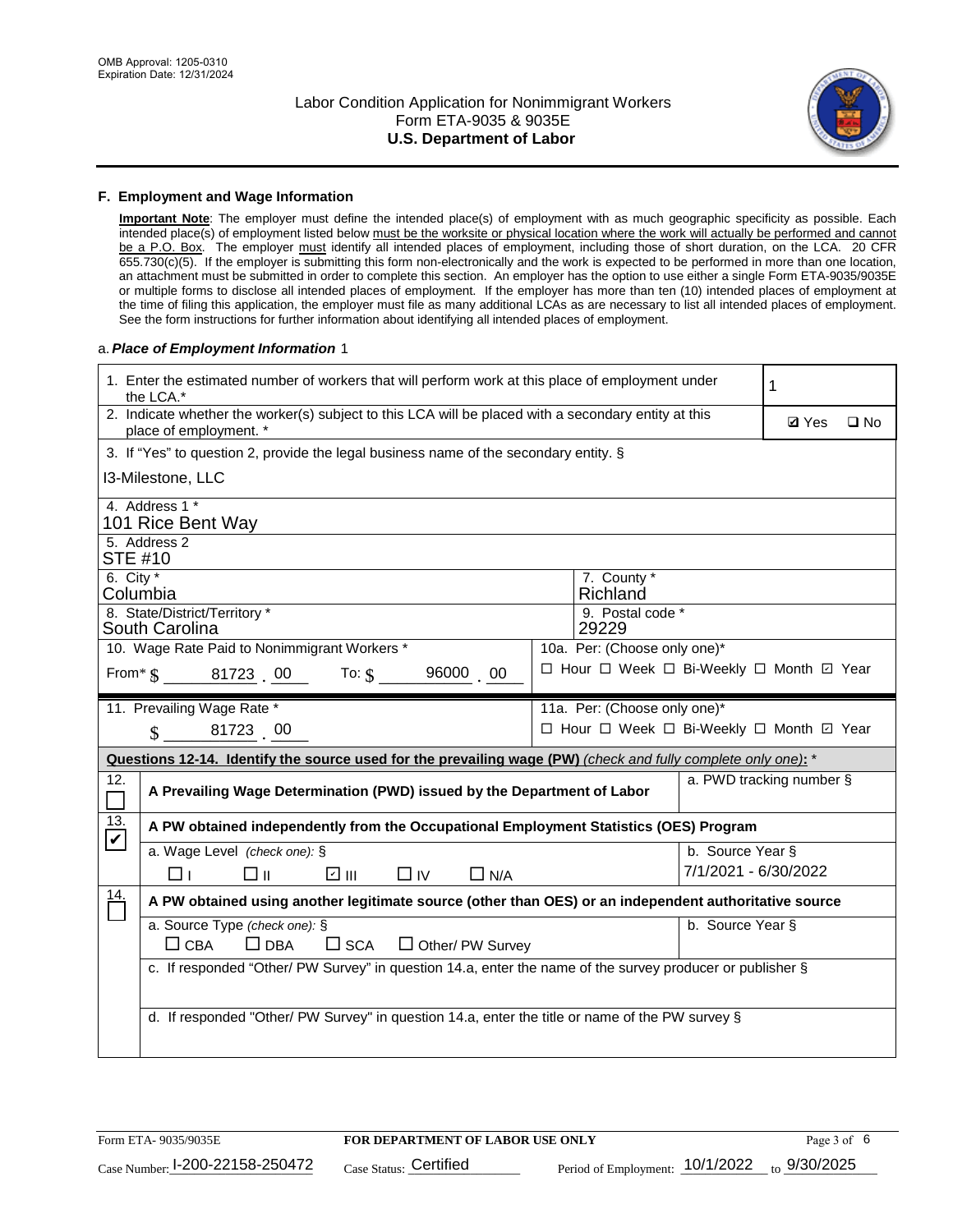

# **G. Employer Labor Condition Statements**

! *Important Note:* In order for your application to be processed, you MUST read Section G of the Form ETA-9035CP - General Instructions for the 9035 & 9035E under the heading "Employer Labor Condition Statements" and agree to all four (4) labor condition statements summarized below:

- (1) **Wages:** The employer shall pay nonimmigrant workers at least the prevailing wage or the employer's actual wage, whichever is higher, and pay for non-productive time. The employer shall offer nonimmigrant workers benefits and eligibility for benefits provided as compensation for services on the same basis as the employer offers to U.S. workers. The employer shall not make deductions to recoup a business expense(s) of the employer including attorney fees and other costs connected to the performance of H-1B, H-1B1, or E-3 program functions which are required to be performed by the employer. This includes expenses related to the preparation and filing of this LCA and related visa petition information. 20 CFR 655.731;
- (2) **Working Conditions:** The employer shall provide working conditions for nonimmigrants which will not adversely affect the working conditions of workers similarly employed. The employer's obligation regarding working conditions shall extend for the duration of the validity period of the certified LCA or the period during which the worker(s) working pursuant to this LCA is employed by the employer, whichever is longer. 20 CFR 655.732;
- (3) **Strike, Lockout, or Work Stoppage:** At the time of filing this LCA, the employer is not involved in a strike, lockout, or work stoppage in the course of a labor dispute in the occupational classification in the area(s) of intended employment. The employer will notify the Department of Labor within 3 days of the occurrence of a strike or lockout in the occupation, and in that event the LCA will not be used to support a petition filing with the U.S. Citizenship and Immigration Services (USCIS) until the DOL Employment and Training Administration (ETA) determines that the strike or lockout has ended. 20 CFR 655.733; and
- (4) **Notice:** Notice of the LCA filing was provided no more than 30 days before the filing of this LCA or will be provided on the day this LCA is filed to the bargaining representative in the occupation and area of intended employment, or if there is no bargaining representative, to workers in the occupation at the place(s) of employment either by electronic or physical posting. This notice was or will be posted for a total period of 10 days, except that if employees are provided individual direct notice by e-mail, notification need only be given once. A copy of the notice documentation will be maintained in the employer's public access file. A copy of this LCA will be provided to each nonimmigrant worker employed pursuant to the LCA. The employer shall, no later than the date the worker(s) report to work at the place(s) of employment, provide a signed copy of the certified LCA to the worker(s) working pursuant to this LCA. 20 CFR 655.734.

1. **I have read and agree to** Labor Condition Statements 1, 2, 3, and 4 above and as fully explained in Section G of the Form ETA-9035CP – General Instructions for the 9035 & 9035E and the Department's regulations at 20 CFR 655 Subpart H. \*

**Ø**Yes ロNo

#### **H. Additional Employer Labor Condition Statements –H-1B Employers ONLY**

!**Important Note***:* In order for your H-1B application to be processed, you MUST read Section H – Subsection 1 of the Form ETA 9035CP – General Instructions for the 9035 & 9035E under the heading "Additional Employer Labor Condition Statements" and answer the questions below.

#### *a. Subsection 1*

| 1. At the time of filing this LCA, is the employer H-1B dependent? §                                                                                                                                                                                            |  |            | $\square$ No |              |  |
|-----------------------------------------------------------------------------------------------------------------------------------------------------------------------------------------------------------------------------------------------------------------|--|------------|--------------|--------------|--|
| 2. At the time of filing this LCA, is the employer a willful violator? $\S$                                                                                                                                                                                     |  | $\Box$ Yes | ⊡ No         |              |  |
| 3. If "Yes" is marked in questions H.1 and/or H.2, you must answer "Yes" or "No" regarding<br>whether the employer will use this application ONLY to support H-1B petitions or extensions of<br>status for exempt H-1B nonimmigrant workers? §                  |  |            | $\Box$ No    |              |  |
| 4. If "Yes" is marked in question H.3, identify the statutory basis for the<br>■ \$60,000 or higher annual wage<br>exemption of the H-1B nonimmigrant workers associated with this<br>□ Master's Degree or higher in related specialty<br>$\Box$ Both<br>LCA. § |  |            |              |              |  |
| H-1B Dependent or Willful Violator Employers -Master's Degree or Higher Exemptions ONLY                                                                                                                                                                         |  |            |              |              |  |
| 5. Indicate whether a completed Appendix A is attached to this LCA covering any H-1B<br>nonimmigrant worker for whom the statutory exemption will be based <b>ONLY</b> on attainment of a<br>Master's Degree or higher in related specialty. §                  |  |            | ⊡ No         | <b>Q</b> N/A |  |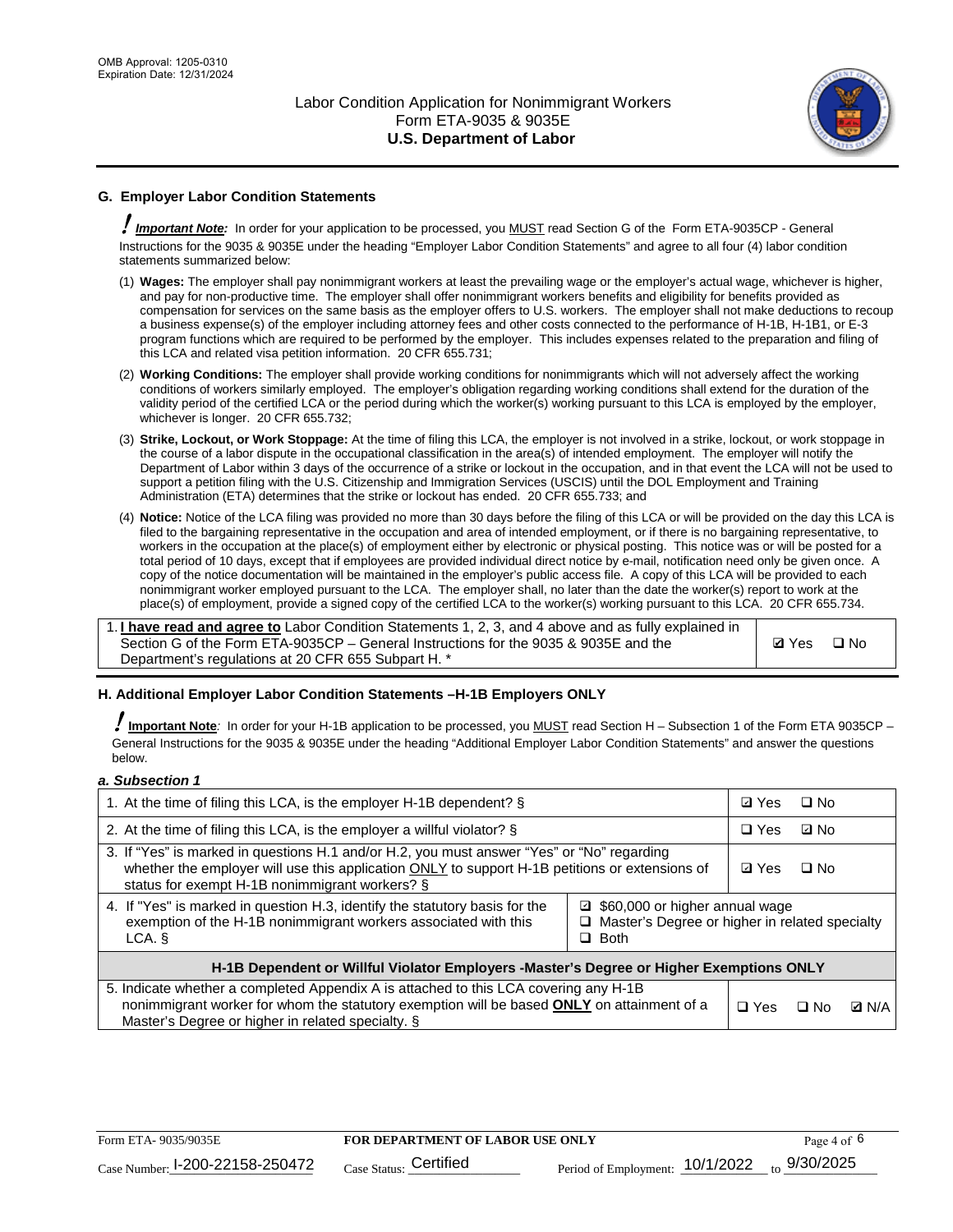

**If you marked "Yes" to questions H.a.1 (H-1B dependent) and/or H.a.2 (H-1B willful violator) and "No" to question H.a.3 (exempt H-1B nonimmigrant workers), you MUST read Section H – Subsection 2 of the Form ETA 9035CP – General Instructions for the 9035 & 9035E under the heading "Additional Employer Labor Condition Statements" and indicate your agreement to all three (3) additional statements summarized below.**

#### *b. Subsection 2*

- A. **Displacement:** An H-1B dependent or willful violator employer is prohibited from displacing a U.S. worker in its own workforce within the period beginning 90 days before and ending 90 days after the date of filing of the visa petition. 20 CFR 655.738(c);
- B. **Secondary Displacement:** An H-1B dependent or willful violator employer is prohibited from placing an H-1B nonimmigrant worker(s) with another/secondary employer where there are indicia of an employment relationship between the nonimmigrant worker(s) and that other/secondary employer (thus possibly affecting the jobs of U.S. workers employed by that other employer), unless and until the employer subject to this LCA makes the inquiries and/or receives the information set forth in 20 CFR 655.738(d)(5) concerning that other/secondary employer's displacement of similarly employed U.S. workers in its workforce within the period beginning 90 days before and ending 90 days after the date of such placement. 20 CFR 655.738(d). Even if the required inquiry of the secondary employer is made, the H-1B dependent or willful violator employer will be subject to a finding of a violation of the secondary displacement prohibition if the secondary employer, in fact, displaces any U.S. worker(s) during the applicable time period; and
- C. **Recruitment and Hiring:** Prior to filing this LCA or any petition or request for extension of status for nonimmigrant worker(s) supported by this LCA, the H-1B dependent or willful violator employer must take good faith steps to recruit U.S. workers for the job(s) using procedures that meet industry-wide standards and offer compensation that is at least as great as the required wage to be paid to the nonimmigrant worker(s) pursuant to 20 CFR 655.731(a). The employer must offer the job(s) to any U.S. worker who applies and is equally or better qualified for the job than the nonimmigrant worker. 20 CFR 655.739.

| 6. I have read and agree to Additional Employer Labor Condition Statements A, B, and C above and |       |           |
|--------------------------------------------------------------------------------------------------|-------|-----------|
| as fully explained in Section H – Subsections 1 and 2 of the Form ETA 9035CP – General           | □ Yes | $\Box$ No |
| Instructions for the 9035 & 9035E and the Department's regulations at 20 CFR 655 Subpart H. §    |       |           |

#### **I. Public Disclosure Information**

! **Important Note***:* You must select one or both of the options listed in this Section.

| 1. Public disclosure information in the United States will be kept at: * |  |  |  |  |  |  |  |
|--------------------------------------------------------------------------|--|--|--|--|--|--|--|
|--------------------------------------------------------------------------|--|--|--|--|--|--|--|

**sqrt** Employer's principal place of business □ Place of employment

#### **J. Notice of Obligations**

A. Upon receipt of the certified LCA, the employer must take the following actions:

- o Print and sign a hard copy of the LCA if filing electronically (20 CFR 655.730(c)(3));<br>
Maintain the original signed and certified LCA in the employer's files (20 CFR 655.7
- Maintain the original signed and certified LCA in the employer's files (20 CFR 655.705(c)(2); 20 CFR 655.730(c)(3); and 20 CFR 655.760); and
- o Make a copy of the LCA, as well as necessary supporting documentation required by the Department of Labor regulations, available for public examination in a public access file at the employer's principal place of business in the U.S. or at the place of employment within one working day after the date on which the LCA is filed with the Department of Labor (20 CFR 655.705(c)(2) and 20 CFR 655.760).
- B. The employer must develop sufficient documentation to meet its burden of proof with respect to the validity of the statements made in its LCA and the accuracy of information provided, in the event that such statement or information is challenged (20 CFR 655.705(c)(5) and 20 CFR 655.700(d)(4)(iv)).
- C. The employer must make this LCA, supporting documentation, and other records available to officials of the Department of Labor upon request during any investigation under the Immigration and Nationality Act (20 CFR 655.760 and 20 CFR Subpart I).

*I declare under penalty of perjury that I have read and reviewed this application and that to the best of my knowledge, the*  information contained therein is true and accurate. I understand that to knowingly furnish materially false information in the *preparation of this form and any supplement thereto or to aid, abet, or counsel another to do so is a federal offense punishable by fines, imprisonment, or both (18 U.S.C. 2, 1001,1546,1621).*

| 1. Last (family) name of hiring or designated official * <br><b>RAVI</b> | 2. First (given) name of hiring or designated official * 3. Middle initial §<br><b>BHARAT REDDY</b> |  |
|--------------------------------------------------------------------------|-----------------------------------------------------------------------------------------------------|--|
| 4. Hiring or designated official title *<br>IHR MANAGER                  |                                                                                                     |  |
| 5. Signature *                                                           | 6. Date signed *                                                                                    |  |
|                                                                          |                                                                                                     |  |

| Form ETA-9035/9035E                         | <b>FOR DEPARTMENT OF LABOR USE ONLY</b> |                                              | Page 5 of 6 |
|---------------------------------------------|-----------------------------------------|----------------------------------------------|-------------|
| $_{\text{Case Number:}}$ I-200-22158-250472 | $_{\rm Case~S status:}$ Certified       | Period of Employment: 10/1/2022 to 9/30/2025 |             |